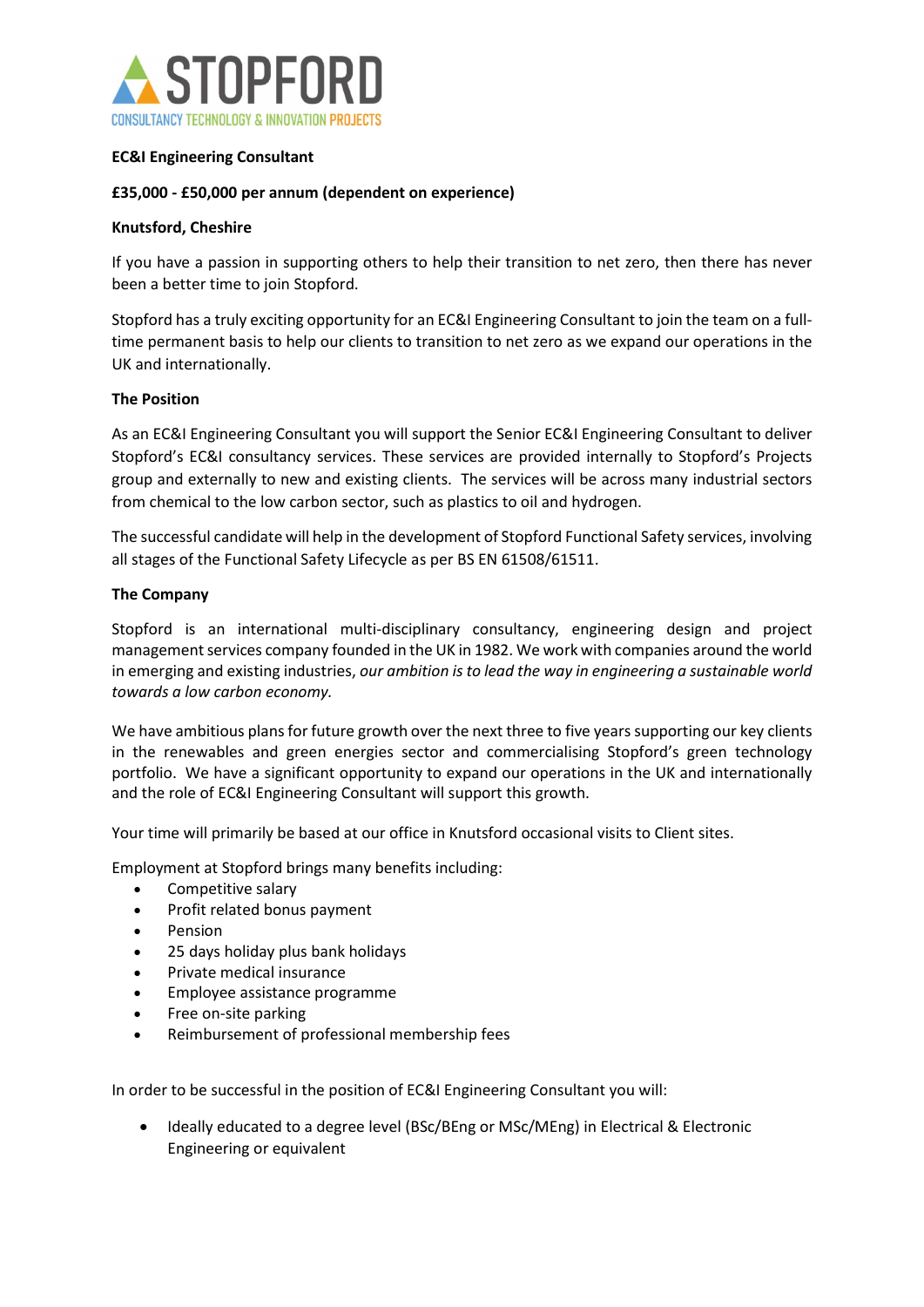

- Have relevant experience in the chemical, oil & gas, pharmaceutical and/or renewable energy industries.
- Preferably have experience of working in a design engineering environment in the electrical, control and instrumentation discipline.
- Have experience of Safety Instrumented Systems operation and maintenance (ideally TUV FS Engineer certified or working towards).
- Knowledge of Safety Instrumented Systems design, verification, and validation activities as per (BS EN 61508/61511).
- Knowledge of DSEAR/ATEX installations design, operation, and maintenance requirements (ideally CompEx 12 and/or CompEx 14 certifications).
- Experience in LV power distribution systems design, operation, and maintenance.
- Working knowledge of Office 365 including One Drive and Sharepoint with proficient use of Word and Excel.

A full UK driving licence is essential for this position.

Please go to our website for a full job description to familiarise yourself with all of the responsibilities, skills and experience required before you apply for the position. 

We look forward to receiving your CV for the role of EC&I Engineering Consultant.

Please note that we do not accept applications from agencies, and you must be eligible to live and work in the UK. 

#### Closing date: 12 June 2022

Stopford reserves the right to bring forward the closing date if we receive a suitable number of quality applications from which to make a shortlist.  Therefore, we would recommend that you apply as soon as possible.  

Please note that due to the volume of applications we receive we are unfortunately not able to respond to each applicant. If you have not been called for interview within 3 weeks of the closing date, you should assume that on this occasion your application has been unsuccessful.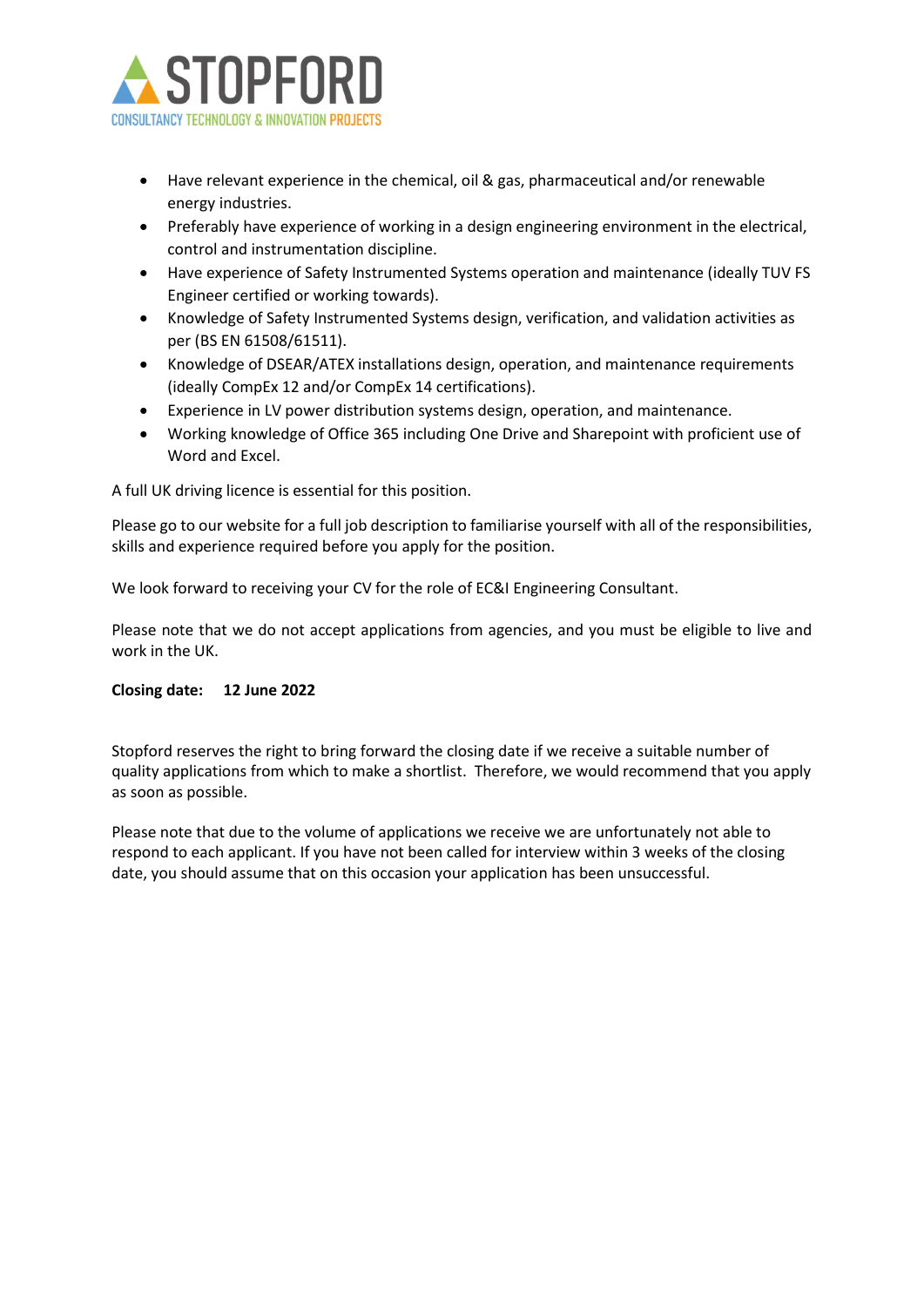

# Job Description

| <b>Position:</b> | <b>EC&amp;I Engineering Consultant</b> |
|------------------|----------------------------------------|
| Group:           | Consultancy                            |
| Location:        | Knutsford, Cheshire                    |

#### Mission

Our ambition to lead the way in engineering a sustainable world through the transition to a low carbon economy.

#### Values

We value professionalism, equality, fairness, co-operation, and unrivalled expertise.

## **Description**

As an EC&I Engineering Consultant you will support the Senior EC&I engineering Consultant to deliver Stopford's EC&I consultancy services. These services are provided internally to Stopford's Projects group and externally to new and existing clients. The services will be across many industrial sectors from chemical to the low carbon sector, such as plastics to oil and hydrogen.

The successful candidate will help in the development of Stopford's Functional Safety services, involving all stages of the Functional Safety Lifecycle as per BS EN 61508/61511.

# Key Accountabilities/Responsibilities

- Liaise with other Engineers (both process and other disciplines) to obtain and provide necessary information to review the engineering design against codes, standards and legislations
- Support the Lead / Senior EC&I Engineering Consultant as required and deputise on occasions.
- Ensure that engineering services delivered to Stopford's clients are maintained at a high standard.
- Support the Stopford Health & Safety Manager in ensuring that all work-related activities are carried out safely and responsibly.
- Maintain and communicate EC&I engineering standards and processes
- Partake and assist in reviewing risk assessments
- Involved in SIL classification studies (Layers of Protection Analysis, Fault Tree Analysis).
- Involved in SIS design, verification, and validation activities as per BS EN 61508/61511
- Involved in the development of Functional Lifecycle Management framework for internal projects and external clients.
- Involved in the development of reliability block diagrams.
- Involved in Functional Safety Assessments stages 1-5 through the project lifecycle.
- Involved in all other EC&I activities as required.
- Act as Project Manager on minor projects within his/her areas of expertise where business needs dictate.
- Provide advice on EC&I Engineering issues as requested by engineering design teams on specific projects.
- Ensure that EC&I reports, calculations and other documents are fit-for-purpose and of a high quality in accordance with the Quality Management System.